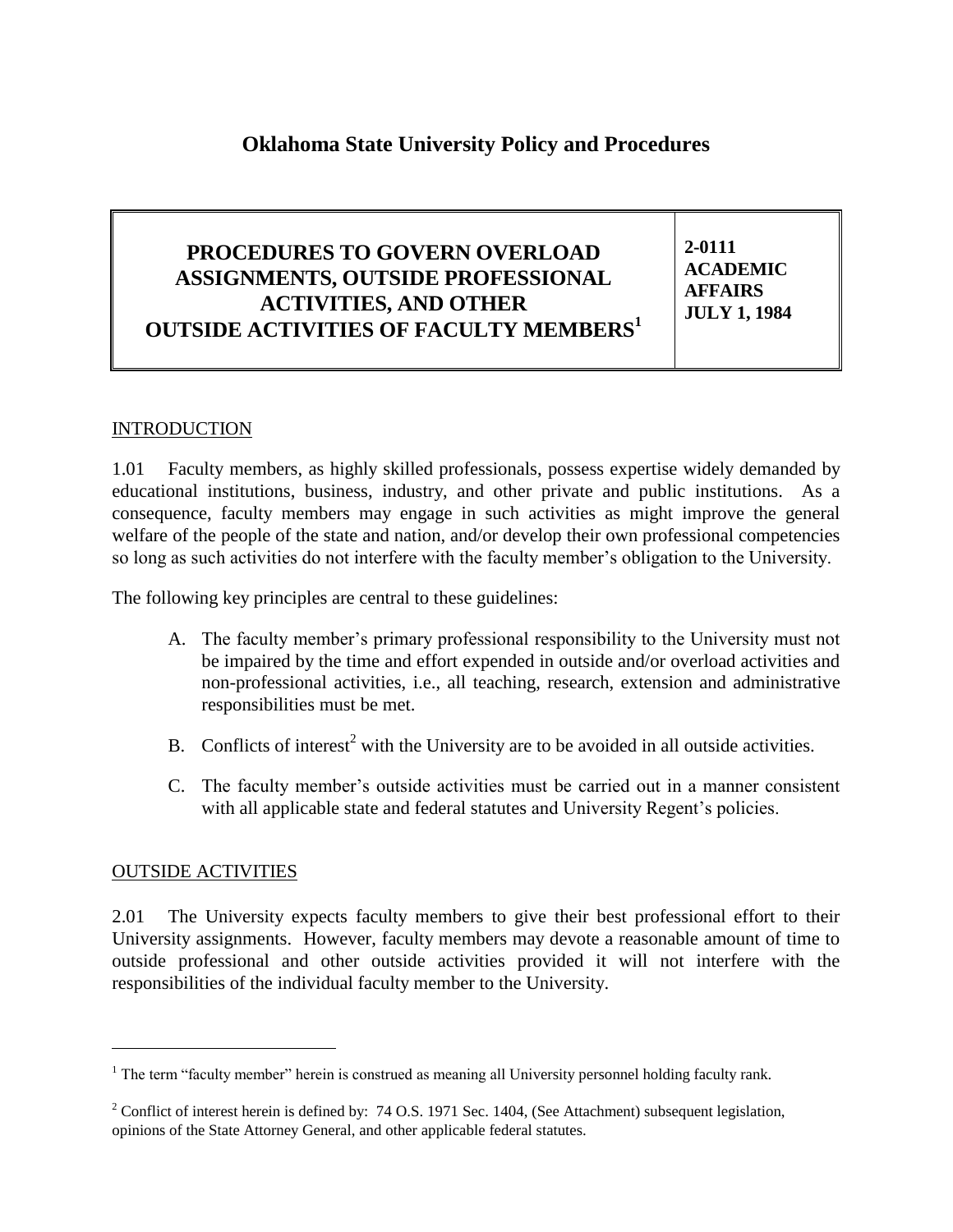2.02 Outside professional activities are defined here to be those consulting or similar non-University activities which are related to the professional expertise and responsibilities of the faculty member and for which extra compensation is received by the faculty. Participation by a faculty member in outside professional activities may be authorized when such activities add to development of the professional expertise of the faculty member and are in keeping with University, college and departmental goals and objectives and applicable laws and opinions of the State Attorney General. Consulting that does not result in further professional development of the faculty is discouraged.

2.03 Activities outside the area of professional expertise and responsibilities of the faculty member are defined as "other outside activities." Faculty members, with the rights and responsibilities of all citizens, may become involved in these activities so long as such activities neither intrude upon the faculty member's professional responsibilities to the University nor reflect unfavorably upon the image of the University.

#### INTERNAL ACTIVITIES AND EXTRA COMPENSATION FOR TEACHING, RESEARCH AND EXTENSION ASSIGNMENTS

3.01 The University is a heterogenous system composed of colleges, schools, and departments having different needs and missions. As such, what defines the mix of factors forming a faculty member's workload will vary. Participation by a faculty member in extension activities, teaching and/or contract research, over and above the recognized workload, will be authorized when such activities are in keeping with University, college and departmental goals and objectives and with applicable laws and opinions of the State Attorney General.

3.02 The University may need to utilize faculty time on an overload basis in serving the public, its institutions and citizens through its missions of teaching, research and extension. In instances where faculty involvement in these activities is requested of a faculty member and are not a part of the recognized workload, compensation above and beyond the salary of the faculty member may be paid. All authorized overload activities shall be compensated for by comparable released time at a different time period or by extra compensation, preferably at the normal faculty salary rate. Each faculty member shall be free to evaluate continued participation in overload assignments, and shall be free to decline such assignments without prejudice.

## POLICY ON PROFESSIONAL ACTIVITIES

4.01 The following policies are applicable for faculty members who participate in outside professional activities and/or overload teaching research or extension activities.

4.02 The faculty member's primary professional responsibility shall be to the University.

4.03 Outside professional activities must not interfere with normal duties, including those extra responsibilities expected of all faculty members.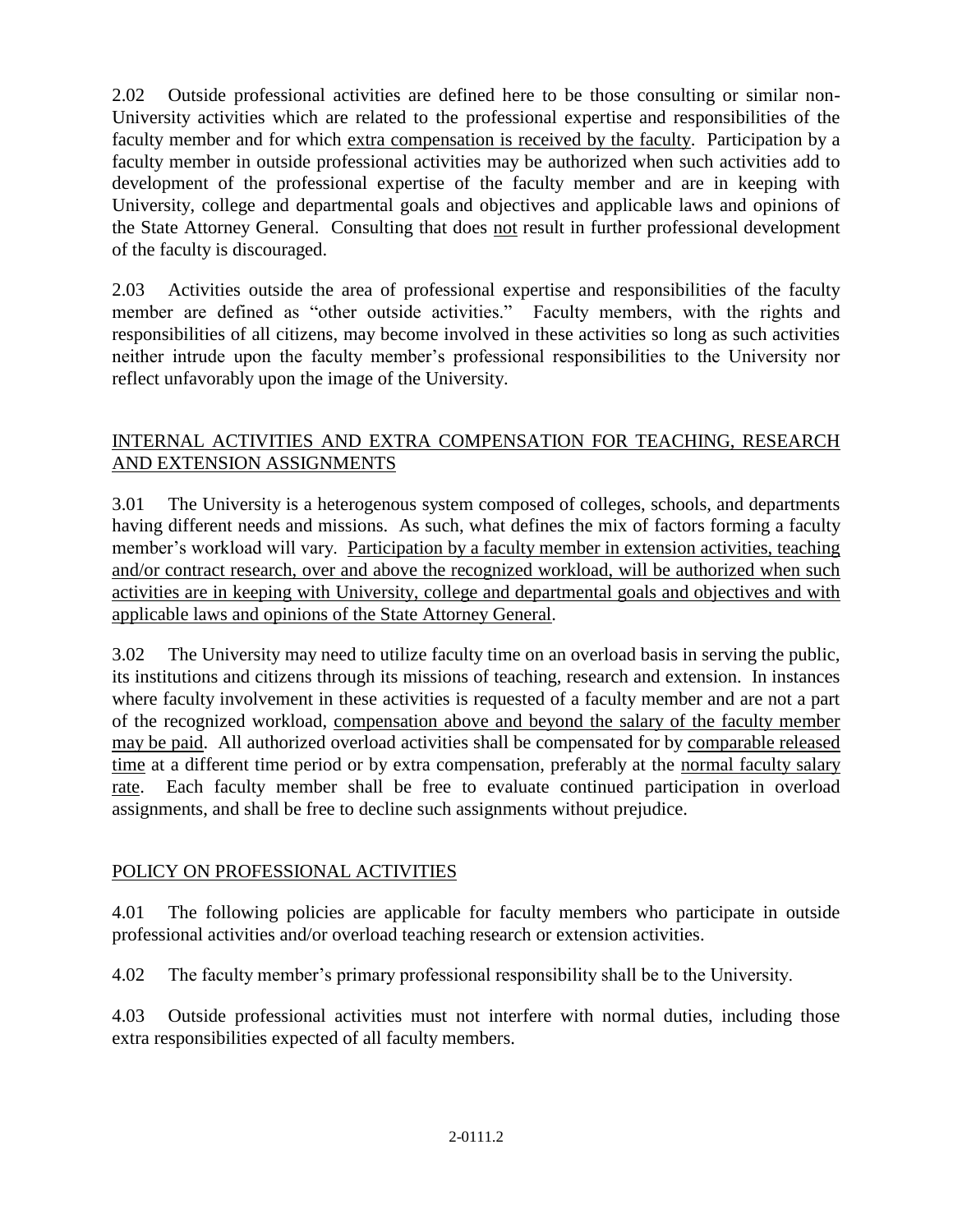4.04 Administrative approval shall be obtained in advance from the faculty member's imediate supervisor for each proposed outside professional activity describing the nature and projected time commitment and any change as the activity progresses. In the event a request is denied, it shall be the responsibility of the immediate supervisor to state how the request is in conflict with this policy.

4.05 The faculty member shall not use privileged information for the purpose of private gain.

4.06 The faculty member must not use the name or logo of the University in any letterhead, advertising or other promotion of a personal professional outside activity in such a manner as to imply University sponsorship.

4.07 University services, personnel or facilities may be used in a non-University activity only after permission has been received and arrangements made for any required payment.

4.08 Participation by a faculty member in outside professional activities and/or the overload teaching, research or extension activities which results in extra compensation may be approved if such activities are in support of University, college and departmental goals and objectives and meet the guidelines established in this policy.

## PROCEDURES

5.01 This policy shall be administered by procedures similar in nature to those contained in Appendix D in the Faculty Handbook and formulated by the University administration. This document is intended to provide "guidelines" to cover most of the activities described herein. There has not been an attempt to provide for every conceivable situation. Good administrative procedures and responsibility are expected to handle special cases. The imple mentation of these guidelines must not result in excessive trivia in its administration either for the faculty or their supervisors.

5.02 The faculty member must notify the department head or immediate supervisor in advance when planning to participate in professional activities or other outside activities.

5.03 The faculty member will submit the completed form, "Notice of Intent to Engage in a Professional Activity for Extra Compensation," in advance of each professional activity for which extra compensation will be received.

5.04 Each "Notice of Intent to Engage in a Professional Activity for Extra Compensation" (Exhibit 1) submitted and signed by the faculty must be approved in advance by the Department Head and Dean (i.e., the next two levels of supervisors).

5.05 All out-of-state travel, whether for regular professional responsibilities or for outside professional activities for extra compensation, must be covered by an authorized travel request submitted in advance and documented and approved according to existing University travel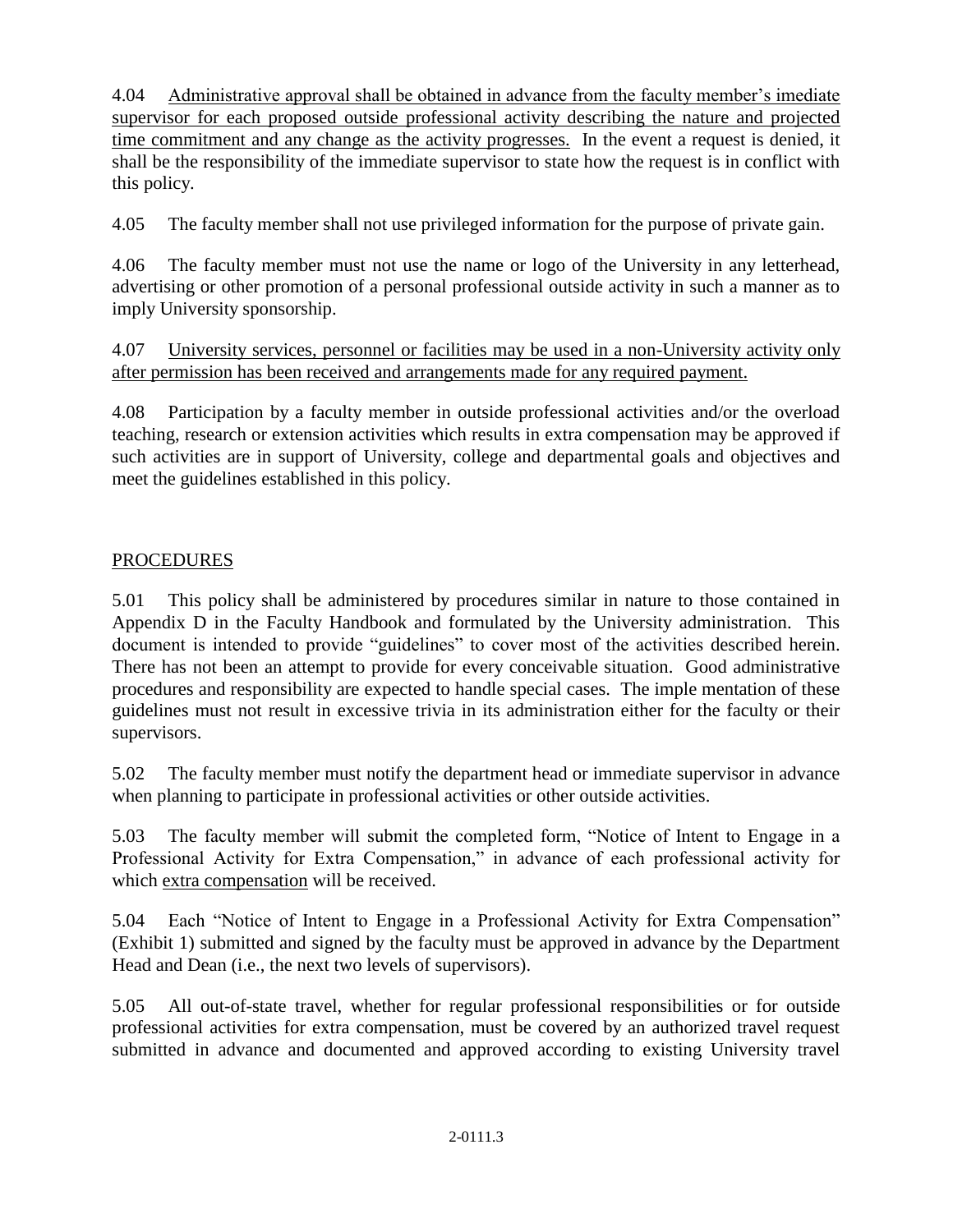policies and procedures unless approval has been given for conducting them entirely on annual leave.

5.06 When engaging in outside activities, faculty members must make arrangements with the department head in advance to cover assigned responsibilities with special care taken for classroom responsibilities.

5.07 Faculty shall summarize each month the overload assignments and outside professional activities listing the days worked, client and nature of work on the form provided to the department head within the first week of the following month. (See "Faculty Monthly Report" form, Exhibit 2.)

5.08 Faculty on less then full-time appointment shall work out appropriate arrangements for a balance of outside activities to permit carrying out fully the University responsibilities of the part-time assignments.

5.09 Each department head shall summarize annually or more often for each faculty member the total days of overload assignments and outside professional activities for which extra remuneration has been received and report it to the Dean who, in turn, will prepare a college report and review it with the Vice President for Academic Affairs and Research.

Approved by OSU Board of Regents: February 17, 1984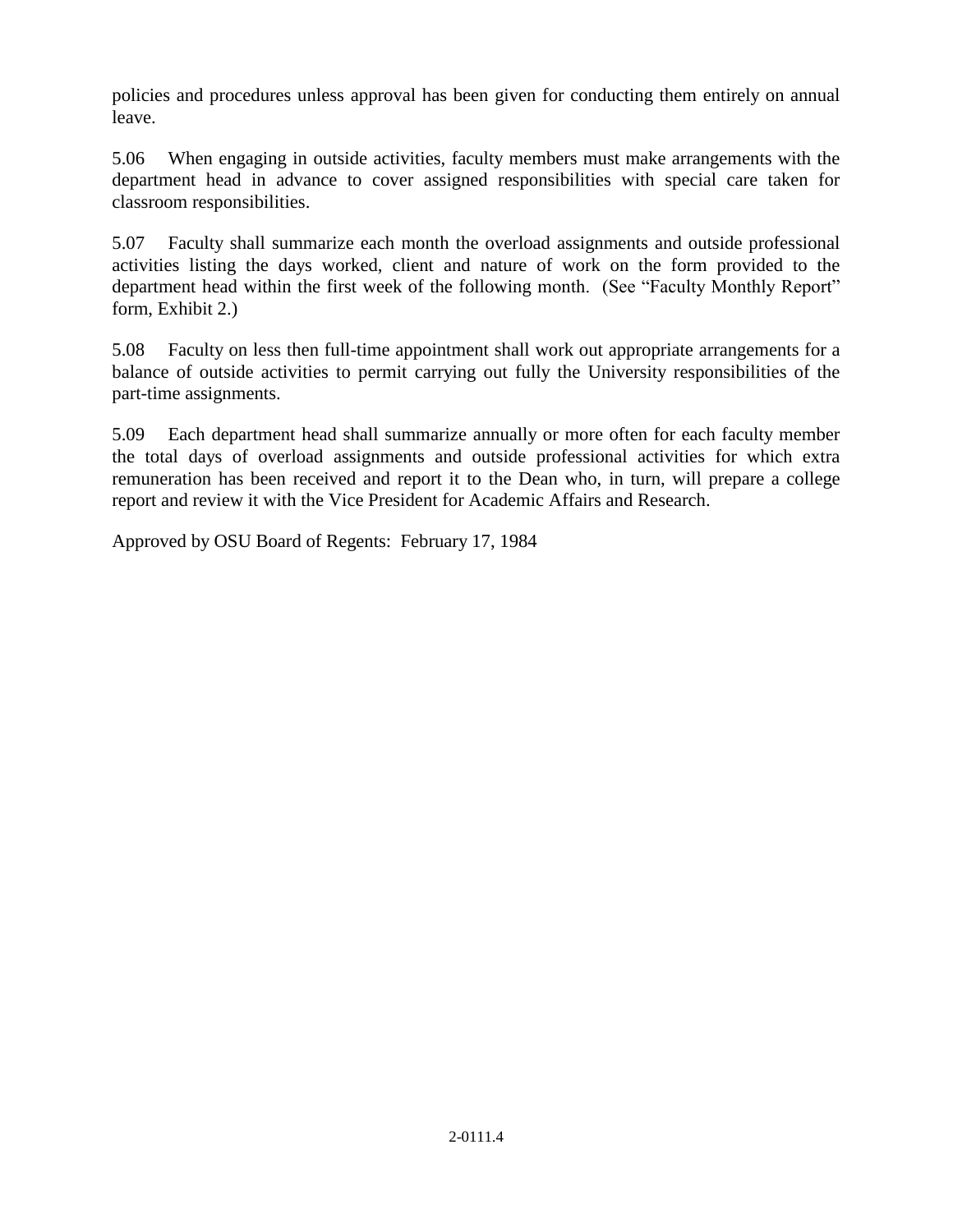# CONFLICT OF INTEREST

74 O.S. 1971 Sec. 1404 reads as follows:

No state employee shall:

- (a) Directly or indirectly solicit or accept compensation, gift, loan, entertainment, favor or service given for the purpose of influencing such employee in the discharge of his official duties. Provided, however, that this section shall not apply to bona fide campaign contributions;
- (b) Use his office position to solicit or secure special privileges or exemptions for himself or others, except as may be provided by law;
- (c) Disclose or offer to disclose confidential information acquired by reason of his official position to any person, group or others not entitled to receive such confidential information, nor shall he use such information for his personal gain or benefit;
- (d) Sell, offer to sell, or cause to be sold, either as an individual or through any business enterprise in which he holds a substantial financial interest, goods, or services to any state agency or to any business entity licensed by or regulated by the state agency, except as provided in Section 1405(a) of this title;
- (e) Receive or solicit any compensation that would impair his independence of judgment, for his services as an officer or employee of any state agency, from any source other than the State of Oklahoma unless otherwise provided by law; or
- (f) Accept or solicit other employment which would impair his efficiency or independence of judgment in the performance of his public duties.

Amended by Laws 1976, c. 153, Sec. 1.